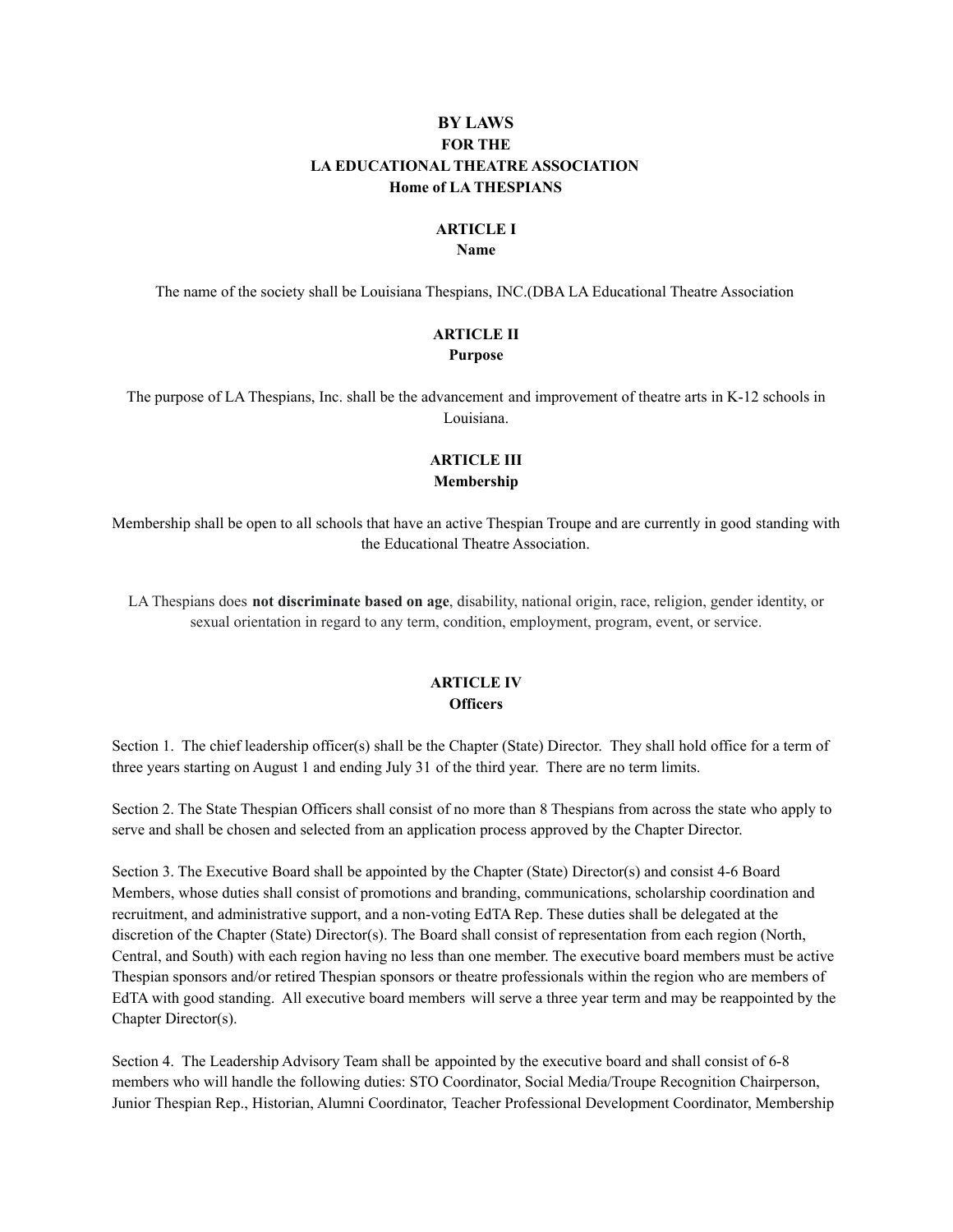Coordinator, Advocacy Chairperson, and Technology Chairperson. The team members must be active Thespian sponsors, retired Thespian sponsors who are members of EdTA or a person with expert knowledge in an area of need. All members shall serve a one year school term\* and may be reappointed by the Executive Board. Team positions may be added or removed at the discretion of the Executive Board.

Section 5 The Conference Planning Team for all Festivals shall be appointed by the Executive Board and shall consist of Tech Challenge Chair, Scholarship Chair, College Auditions Chair, Vendors Chair, Thespys Chair, Showcase/Chapter Select Chair, Workshops Chair, Hospitality Chair, Entertainment/Activities Chair, Awards Chair, T-shirts Chair, Alumni Coordinator. The team members must be active Thespian sponsors, retired Thespian sponsors who are members of EdTA or a person with expert knowledge in an area of need. All members will serve a one year school term and may be reappointed by the Executive Board. Team positions may be added or removed at the discretion of the Executive Board.

Section 6. Executive Board members, Leadership Advisory Team, and Conference Planning Team will be asked to sign the EdTA Professional Code of Conduct. If a board member fails to act in accordance with the code or fails to do their assignment, they may be removed by the Chapter Director(s). All members shall complete an informational and statement of commitment form.

# **ARTICLE V Elections**

Section 1. The Chapter Director(s) shall be appointed by the Executive Board. Members who have served at least one term on the Executive Board, Leadership Advisory Board, or Conference Planning Team are eligible. The Chapter Director(s) will announce the upcoming election by January before the term starts in July. Candidates will be asked to submit a vita by the end of January.

Section 2. If the Chapter Director fails to follow through on their duties, they can be removed by a majority vote of the Executive Board. If a vacancy occurs either by resignation or by removal, the treasurer will become the Chapter Director until the Executive Board can appoint their replacement.

Section 3. The State Thespian Officers shall be elected each year at the state conference. The officers shall be elected to serve for a one school year term\* and may be reelected for a  $2<sup>nd</sup>$  term. To qualify for an STO, candidates must:

- a. be a junior or senior
- b. be a member in good standing of an active LA Thespian Troupe,

c. submit an application and a letter of recommendation from their troupe director by the date determined by the chapter director,

- d. be present at the annual state conference.
- e. be present at the Junior Thespian Conference

Section 4. These officers will be required to attend the annual state conference, annual retreat, other planning meetings as deemed by the chapter director(s) and take an active role in planning and running the state conference. During the year, they will also serve as liaisons to the troupes in the state. They are expected to remain active members in good standing of their Thespian troupes throughout the year.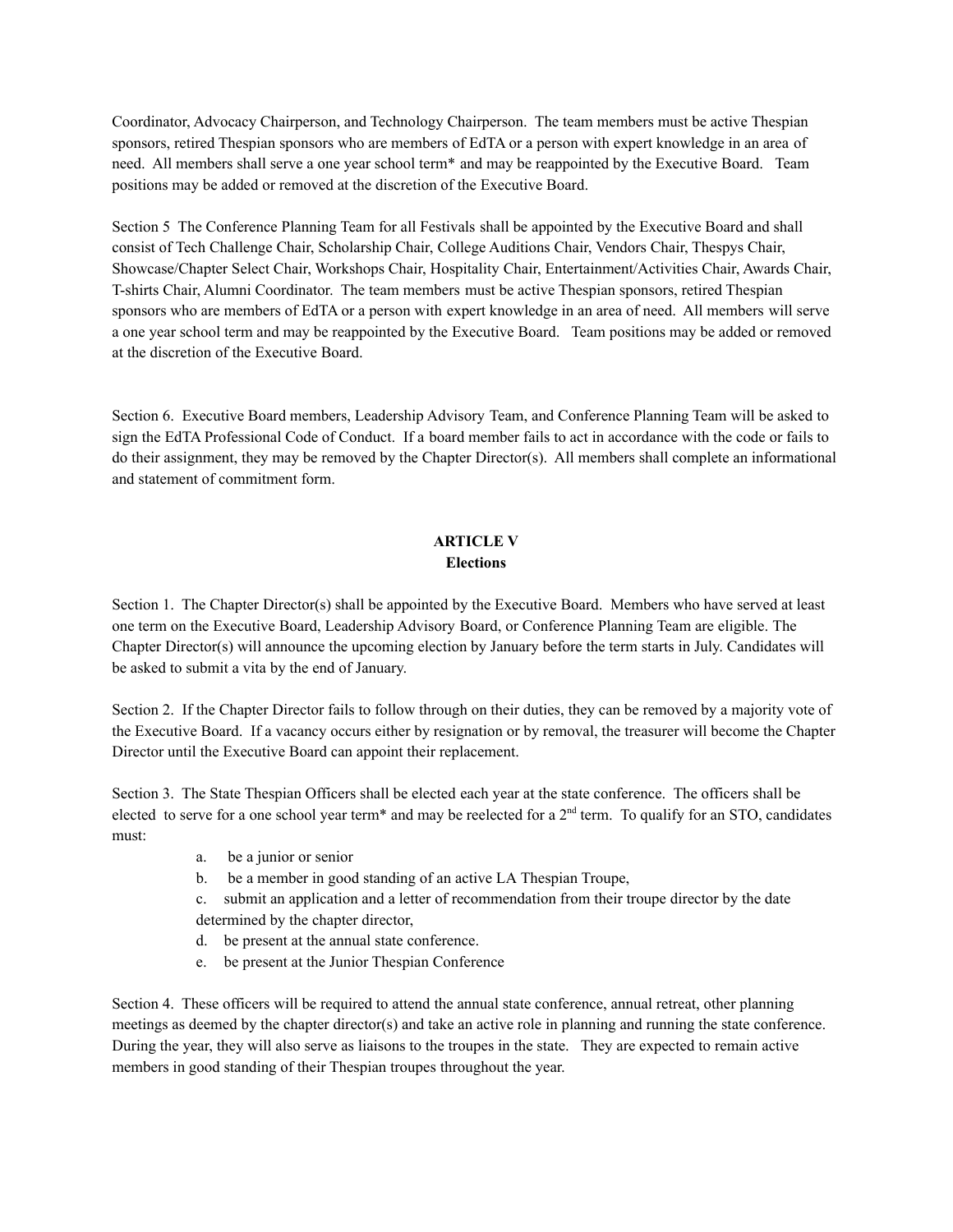Section 5. The State Student Board shall be elected by a delegation consisting of one student member from each active state troupe. Each school with an active Thespian Troupe may nominate 1 student for the state board.

Section 6. If the State Board members do not fulfill duties as mentioned in Article V Sections 3 and 4, the Executive Board members shall remove them as State Student Officers.

# **ARTICLE VI Meetings**

Section 1. The state conference, junior conference, and teacher professional development shall be held on a yearly basis. The date and site shall be determined by the Chapter Director(s) and Executive Board. Meetings may be attended virtually if face to face is not available.

Section 2. The State Thespian Officers and Executive Board shall meet at a fall retreat to prepare for state conference. The date and location of said retreat shall be chosen by the Chapter Director(s).

Section 3. All active Troupes shall be notified of the state conference, junior conference and teacher professional development by the Chapter Director(s).

Section 4. Board meetings and planning sessions shall be open to any interested sponsor. Dates and times of the meeting will be available on the LA Thespians website and Facebook page. They may attend virtually as observers.

# **ARTICLE VII**

#### **Conference rules and regulations**

Section 1. Students and sponsors attending the state conference and planning sessions shall abide by the code of conduct that appears in the registration booklet. A student or sponsor in violation of the code will be asked to leave the conference at their own expense. If the violation is extreme, the school will not be invited to state conference the next year.

Section 2. The conference will hold Thespy Awards using the regulations as set down by the Educational Theatre Association. No exceptions are to be made to these regulations. Evaluation sheets from EdTA will be used for adjudication. Students will be given ratings of Superior, Excellent, Good, Fair, etc. No rankings will be given. Students who receive an overall superior rating will be eligible for Thespys at the International Thespian Conference. The Chapter Director(s) will submit the names of the students who receive superiors.

Section 3. The conference will hold a Showcase using the regulations as set down by the Educational Theatre Association. Chapter Select submissions will receive written adjudication from two - three adjudicators chosen by the Chapter Director(s). When possible, a representative from EdTA will serve as an adjudicator. Adjudicators will choose one play and an alternate to represent LA at the International Thespian Conference. No rankings---1st, 2nd, 3rd---will be given.

Section 4. All conferences may be done virtually in case of a medical crisis or any other extenuating circumstance.

Section 5. Whistleblower Policy shall align with EdTA Whistleblowerpolicy.